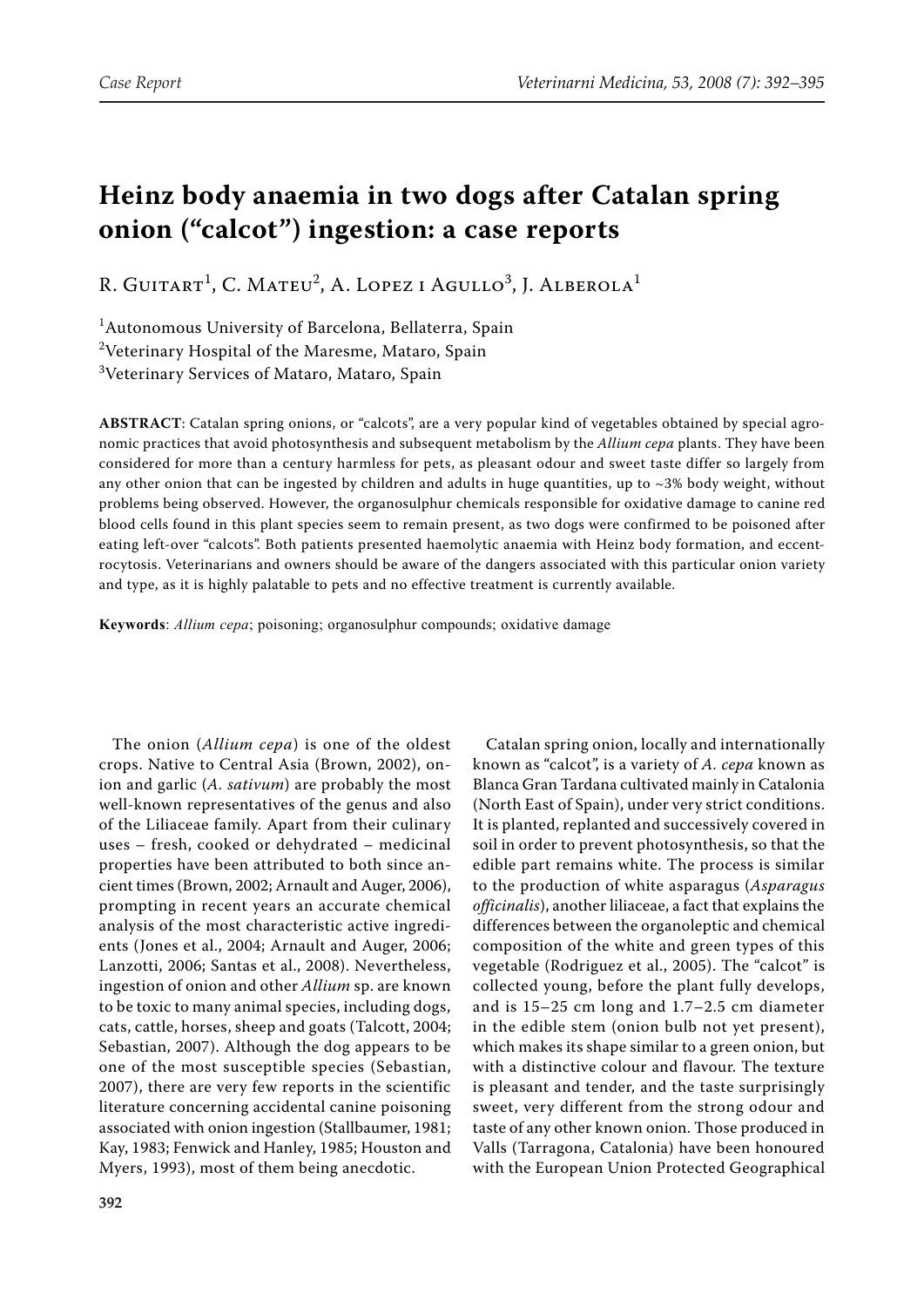Indication "Calcot de Valls" (European Commission, 2002), considering it a "fruit" (and not a vegetable), and are subject to active research (Laso et al., 2005; Santas et al., 2008).

The most traditional way of eating "calcots" is in popular gastronomical fiestas known as "calcotades", where they are massively consumed after being roasted on open fires. Introduced in the late XIX Century, there are currently some 300 000 big "calcotades" every year in Catalonia, and they have become an important tourist attraction during the winter and spring seasons. There are contests where winners eat around 2.8–3.0 kg of "calcots" in one sitting, demonstrating that they are devoid of toxicity for human beings even at very high doses. Children are also active fellow diners, a fact that could erroneously induce us to believe that these vegetables can be equally safe for pets.

## **CASE HISTORIES**

### **Case 1**

A 14-month-old 4.2 kg female smooth-haired Dachshund was presented to a Veterinary Clinic in Mataro (Barcelona, Catalonia) with a history of dark coloured urine and anorexia. The owners reported that the day before the dog ate an unknown, but presumably quite large, quantity of "calcots".

Initial physical examination confirmed very dark and turbid urine, though other urine analysis parameters were normal. Haematocrit (Hct) value was 40.7% (reference range 37–55) and haemoglobin (Hgb) 12.7 g/dl (reference range 12–18). The following day, Hct decreased to 38%, although urine was slightly less dark.

Four days later, anorexia worsened, 2–3 vomits occurred, and pale mucous membranes and abdominal gases were observed. Ecography revealed moderate splenomegaly. Hct was 24.7%, Hgb 7.0 g/l, and platelet count 735  $\times$  10<sup>9</sup>/l (reference range  $175 \times 10^9 - 500 \times 10^9$ ). Urea and creatinine were well below the normal range. Cimetidine (Tagamet, GlaxoSmithKline) and, to control vomits, metoclopramide (Primperan, Sanofi-Synthelabo), were administered.

The next day, Hct increased slightly to 26.3%, with red blood cell (RBC) count 3.06  $\times$   $10^6/\mu l$  (reference range 5.61–7.46) and mean corpuscular volume (MCV) 85.9 fl (reference range 65–80). Supravital staining of a blood sample (Figure 1)



Figure 1. Blood smear (new methylene blue stain,  $\times$  1 000) showing widespread Heinz bodies in erythrocytes

confirmed regenerative normochromic macrocytic anaemia, with presence of abundant Heinz bodies, some eccentrocytes, and no parasites. Urine was normal, without haemoglobinuria. During the following days, Hct recovered up to 35%. Appearance of the animal improved, and finally the dog made an uneventful total recovery, with no further clinical signs to date.

## **Case 2**

A 9-year-old 38 kg female Siberian husky was admitted to a Veterinary Hospital in Mataro because the dog had refused food for the last three days and was apathetic and depressed. According to the owners, the animal had ingested the left-overs of a "calcotada" six days before; the amount of onions consumed could not be quantified and, moreover, part of them was eliminated later by non-induced vomits.

Upon arrival at the clinic early in the morning, the dog was examined and samples of blood withdrawn for analysis. Hct was 15.4%, Hgb 5.9 g/dl, RBC  $1.86 \times 10^6/\mu l$  and MCV 82.8 fl. Potassium was 2.9 mmol/l (reference range 4.4–6.1), with all other parameters analyzed normal. Infection with *Ehrlichia canis*, *Dirofilaria inmitis* and *Borrelia bugdoferi* was serologically discarded. With the recent experience of the previously described case, the hospital makes a rapid tentative diagnostic of hyperchromic macrocytic anaemia induced by "calcot" ingestion. A Ringer lactate supplemented initially with potassium chloride infusion and oxygen therapy was provided. A broad spectrum antibiotic, ampicillin (Nuvapen, Reig Jofré) at 15 mg/kg tid, was also administered for three days.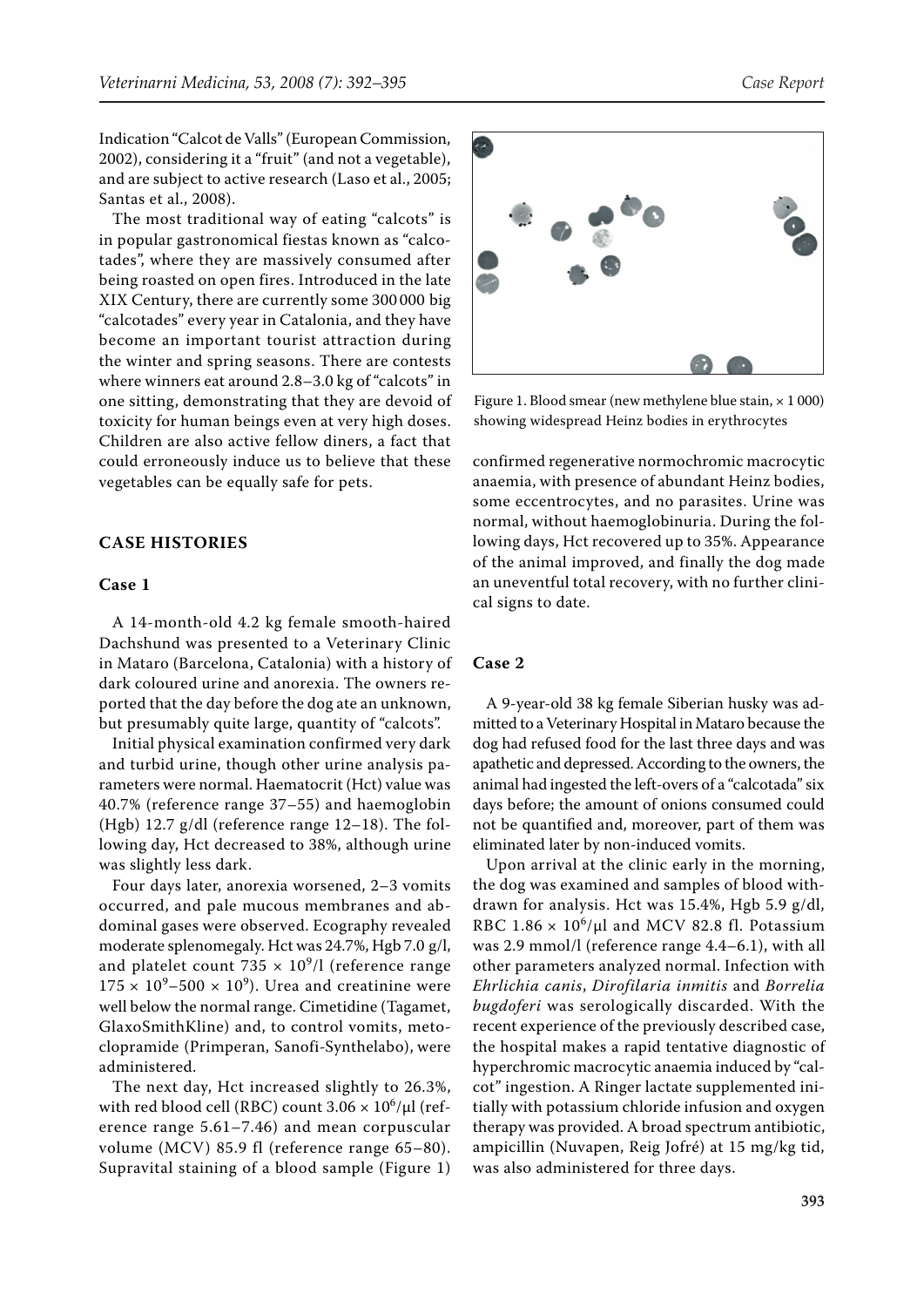The day after admission, a transfusion of packed red blood cells (PRBC) was initiated at 01:00 a.m. At 4:45 a.m., Hct was 23%, and at 09:00 a.m., 21.2%, with Hgb 7.9 g/dl, RBC  $2.72 \times 10^6/\mu$ l, MCV 77.9 fl and potassium 3.9 mmol/l. Urinanalysis was normal. Supravital staining of a blood sample confirmed the presence of abundant Heinz bodies, some eccentrocytes, and no parasites. Discarding other potential causes for the haemolytic anaemia, a confirmed diagnosis of "calcot" poisoning was established.

In the following two days, Hct recovered to 25.2% and 27.2%, with the other haematological parameters also showing a trend to return to normality. The dog was discharged after 72 hours of hospitalization. Vitamin E (Auxina E; Chiesi-Espana) 400 UI bid was prescribed, and subsequent clinical examination revealed no further problems.

### **DISCUSSION**

Ingestion of onions has been associated with haemolytic anaemia accompanied by the formation of Heinz bodies (Talcott, 2004; Sebastian, 2007). Eccentrocytes can also be observed, but are seen in higher proportion after garlic ingestion (Lee et al., 2000). Both haematological damages are indicative of oxidative injury, although in experimental studies the increase of methaemoglobin was of no clinical significance (Harvey and Rackear, 1985). Splenomegaly is a response to haemosiderosis (Gault et al., 1995), and discoloured urine, varying from port wine to almost black colour, is frequent (Sebastian, 2007). Heinz body anaemia is an uncommon finding in dogs, and few other toxicants can induce it (Kay, 1983; Houston and Myers, 1993; Zaks et al., 2005; Sebastian, 2007), so onion ingestion must always be suspected in such situations (Gault et al., 1995). In our case, experience acquired with the first poisoned dog was crucial to establish a rapid diagnostic for the second one, avoiding use of non-useful medication, such as corticoids.

Onions contain many organosulphur compounds (Lanzotti, 2006), some of which are responsible for their characteristic odour (Jones et al., 2004). Di*n*-propyl-disulphide  $(H_C G_3 S_2 C_3 H_7)$  and allyl propyl disulphide  $(H_5C_3S_2C_3H_7)$  have been implicated in onion-induced haemolytic anaemia (Kay, 1983; Fenwick and Hanley, 1985; Houston and Myers, 1993; Gault et al., 1995; Talcott, 2004; Sebastian, 2007) but, recently, more active oxidizing sulphur-containing compounds have been discov-

ered and proposed as causative agents, either in onion (Munday et al., 2003) or in garlic (Yamato et al., 2003) poisoning episodes. The susceptibility to onion intoxication depends on several factors (Talcott, 2004), the hereditary condition resulting in erythrocytes with high concentrations of reduced glutathione and potassium probably being the most studied (Yamato and Maede, 1992; Yamato et al., 1999).

The special farming technique applied to "calcots" modifies their chemical composition. It has been shown that, compared to other onions, it reduces their content in flavonoids, a group of polyphenolic compounds with antioxidant activity (Santas et al., 2008), probably in a similar way to what occurs to white asparagus (Rodriguez et al., 2005). According to their differential flavour, pungency and odour – characteristics known to be associated with organosulphur compounds (Jones et al., 2004; Lanzotti, 2006) – "calcots" also probably contain lower, but still significant, levels of these toxins.

Several therapeutic approaches have been suggested to treat onion-poisoned animals, including gastrointestinal decontamination, administration of antioxidant vitamins (C and E) or N-acetylcysteine, and intravenous fluid therapy or blood transfusions (Kay, 1983; Gault et al., 1995; Hill et al., 2001; Talcott, 2004), but none has been proven really effective. Nevertheless, even taking into account that lethal effects are infrequent in dogs (Stallbaumer, 1981; Kay, 1983; Gault et al., 1995), avoiding exposure to any kind of *A. cepa* in this and other domestic animal species seems to be the best preventive health strategy.

"Calcotades" being traditional friendship or familiar celebrations, presently also extended to some restaurants in the USA, the UK and France, where people eat and drink together, there are usually dogs present. Participants may consider that these special onions are devoid of toxicity because of the huge amount they can ingest  $(\sim 3\%$  body weight), and the extended belief in their medicinal properties. However, as shown in this paper, "calcots" still pose a severe risk for dogs (and probably other species), with only supportive and symptomatic treatment.

#### **Ackowledgement**

The authors wish to thank Richard Pike, DipTrans IoL MIL, for the correction of the English language of this manuscript.